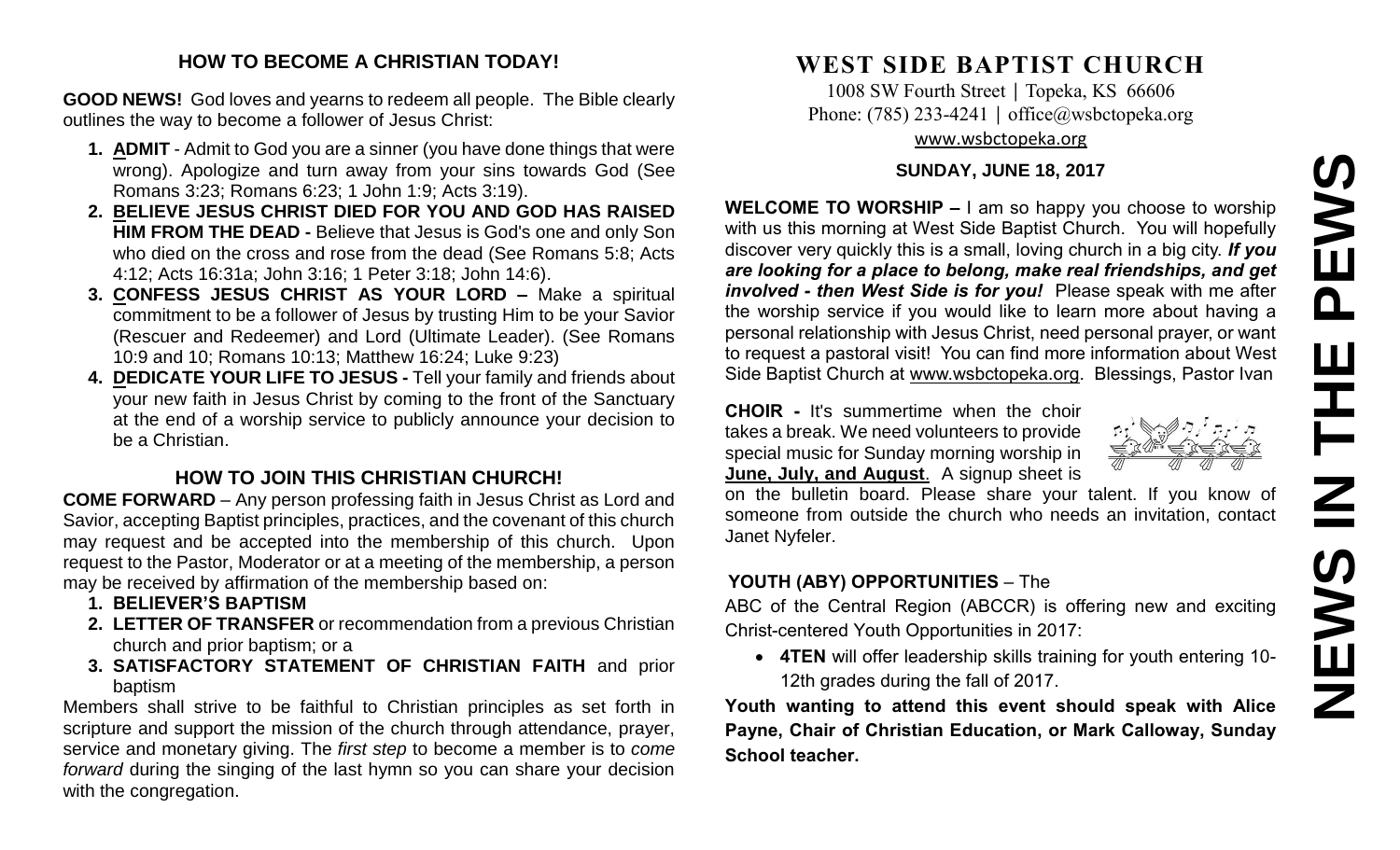**SUMMER BIBLE STUDIES –** We will not have Bible study on Sundays or Wednesdays in the months of June or July. We will start again on Wednesday, August 2 at 10:30 am. Enjoy your summer!



**WOMEN'S MINISTRY (ABW) -** Travel with American Baptist Women's Ministries and American Baptist Women in Ministry (ABWIM) to the **Republic of Georgia on October 31 to November 11, 2017**, for a unique intercultural/interfaith spiritual pilgrimage. The Spiritual Pilgrimage will include up to 14 Baptist and Muslim women from the U.S. The purpose of the pilgrimage is to break barriers and build bridges between Christians and Muslims, multiple generations, Georgians and Americans, and lay and



ordained women. In the Republic of Georgia, women will experience homestays with Muslim families, advocacy for gender justice and religious rights, the stunning geography of Georgia's mountains and vineyards, and more! **Registration is now open until June 15, 2017.**

**BIENNIAL MISSION SUMMIT (PORTLAND, OR) –** Delegates are needed to represent WSBC at this year's national Biennial Mission Summit gathering on Friday, June 30 thru Sunday, July 2 in Portland, Oregon. Registration deadline is June 15, 2017. Contact Pat Carpenter, Church Moderator, to volunteer to serve as a Voting Delegate on behalf of WSBC.



**JUNE IS THE MONTH FOR OGHS -** One

Great Hour of Sharing supports projects that

break the cycles of poverty, hunger and thirst, as well as providing aid during times of crisis. These stories tell exactly how One Great Hour of Sharing changes lives and gives people a future filled with hope.

The bulk of the One Great Hour of Sharing offering goes to support water, hunger, disaster relief and empowerment programs. Focusing on these four areas allows One Great Hour of Sharing to address some of the root causes of suffering in our world. Your gifts make hope possible.

# **WEEKLY CALENDAR**

**SUNDAY, TODAY FATHER'S DAY**

1:00 – 3:00 pm Baby Closet

**SATURDAY, JUNE 24**

 **SUNDAY, JUNE 25**

10:30 am Worship

9:15 am Sunday School 10:30 am Worship (S) No Bible Study

#### **MONDAY, JUNE 19 HEARTLAND DAY CAMP**

 9:00 – 11:00 am Baby Closet Ministry 6:00 pm Capital City Men's Chorus (FH)

 **TUESDAY, JUNE 20 HEARTLAND DAY CAMP**

 **WEDNESDAY, JUNE 21 HEARTLAND DAY CAMP**

 No Bible Study 5:00 – 7:00 pm Baby Closet Ministry 5:30 pm Christian Ed Meeting (HH)

**THURSDAY, JUNE 22 HEARTLAND DAY CAMP** 

## **FRIDAY, JUNE 23 HEARTLAND DAY CAMP**

 10:30 am Financial Peace 1:00 pm Worship Team Practice (S)

 9:15 am Sunday School No Bible Study

Please have all newsletter articles to the office no later than June 19 by noon. If you like you may send them to WSBC email at [office@wsbctopeka.org.](mailto:office@wsbctopeka.org)